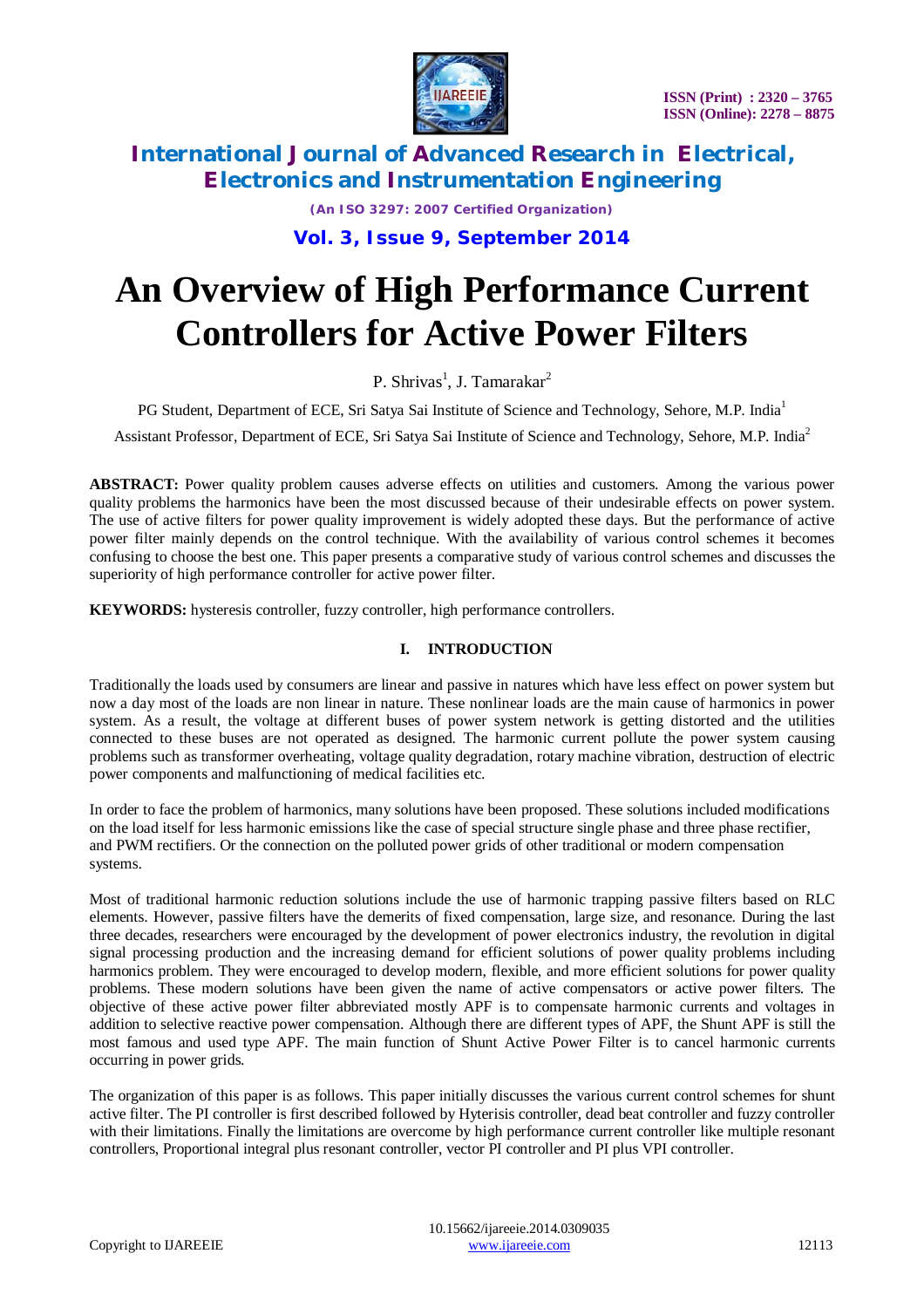

*(An ISO 3297: 2007 Certified Organization)*

### **Vol. 3, Issue 9, September 2014**

### **II. LITERATURE REVIEW**

The literary of APF is very rich and covers many aspects including power topologies, control theories, and harmonic extraction and reference generation methods of APF. Since their basic compensation principles were proposed around 1970, much research has been done on active filters and their practical applications. The paper [1] has discussed the difference in the dynamic performance of the three most popular current control techniques for active filter applications. The study shows dead beat controller gives fastest performance but its performance depends upon the parameter of active power filter, the results show a certain superiority of the hysteresis control but still it have resonance problem and chances of switching frequency losses. The need for high performance controller arises from these limitations. A current control scheme for selective harmonic compensation with shunt APF has been proposed in [2,3]. The method employs an array of resonant current controllers, one for the fundamental, and one for each harmonic, implemented in fundamental reference frame. Each pair of harmonics filtered by one controller thus reduces number of controllers. The VPI control had superior behavior in terms of stability and wider BW in the experimental tests. It maintains stable operation at high frequencies due to the lack of resonant peaks in the frequency characteristic [3]. Overall stability improved by selective harmonic compensation but this method is expensive in terms of real time calculations. [4] Proposes a detailed nonlinear control technique for a three-phase SAPF. It has two inner current loops and an outer dc bus voltage regulator loop. The main problem with this method is the delay that occurs when the control system is digitally implemented. To overcome this drawback, a computational control delay compensation method is proposed, which delaylessly and accurately generates the SAPF reference currents. In [5] author demonstrates the feasibility of four-switch three-phase inverters. The common mode voltage generated by the four-switch three-phase converter is evaluated and compared to that provided by the standard six-switch three-phase inverter. It has been found that the reduced switch topology of the AF systems operates well with the control algorithms [6]. Through extensive experimentation, it has been found that it is possible to eliminate two voltage sensors which may be needed for reliable operation with other control techniques. It reduces cost and complexity of real time system and it also raises the reliability and works well in presence of distortion in the voltage at PCC.

#### **III. CURRENT CONTROLLER**

*A. PI controllers –*



Fig 1 shows the block diagram of the proposed PI control scheme for the active power filter. The DC side capacitor voltage ( $V_{dc}$ ) is sensed and compared with a reference voltage ( $V_{dc,ref}$ ). This error  $e = V_{dc,ref} - V_{dc}$  at the  $n_t$  sampling instant is used as input for PI controller. The error signal is passed through Butterworth design based Low Pass Filter (LPF). The LPF filter has cutoff frequency at 50 Hz that can suppress the higher order components and allows only fundamental components. The PI controller is estimate the magnitude of peak reference current *I*max and control the dc-side capacitor voltage of voltage source inverter. Its transfer function is represented as in (1):

$$
H(s) = K_P + \frac{K_I}{s}
$$

Where,  $[KP = 0.7]$  is the proportional constant that determines the dynamic response of the Dc side voltage control and  $[KI = 23]$  is the integration constant that determines it's settling time. The proportional integral controller is eliminating steady state error in the DC-side voltage.

(1)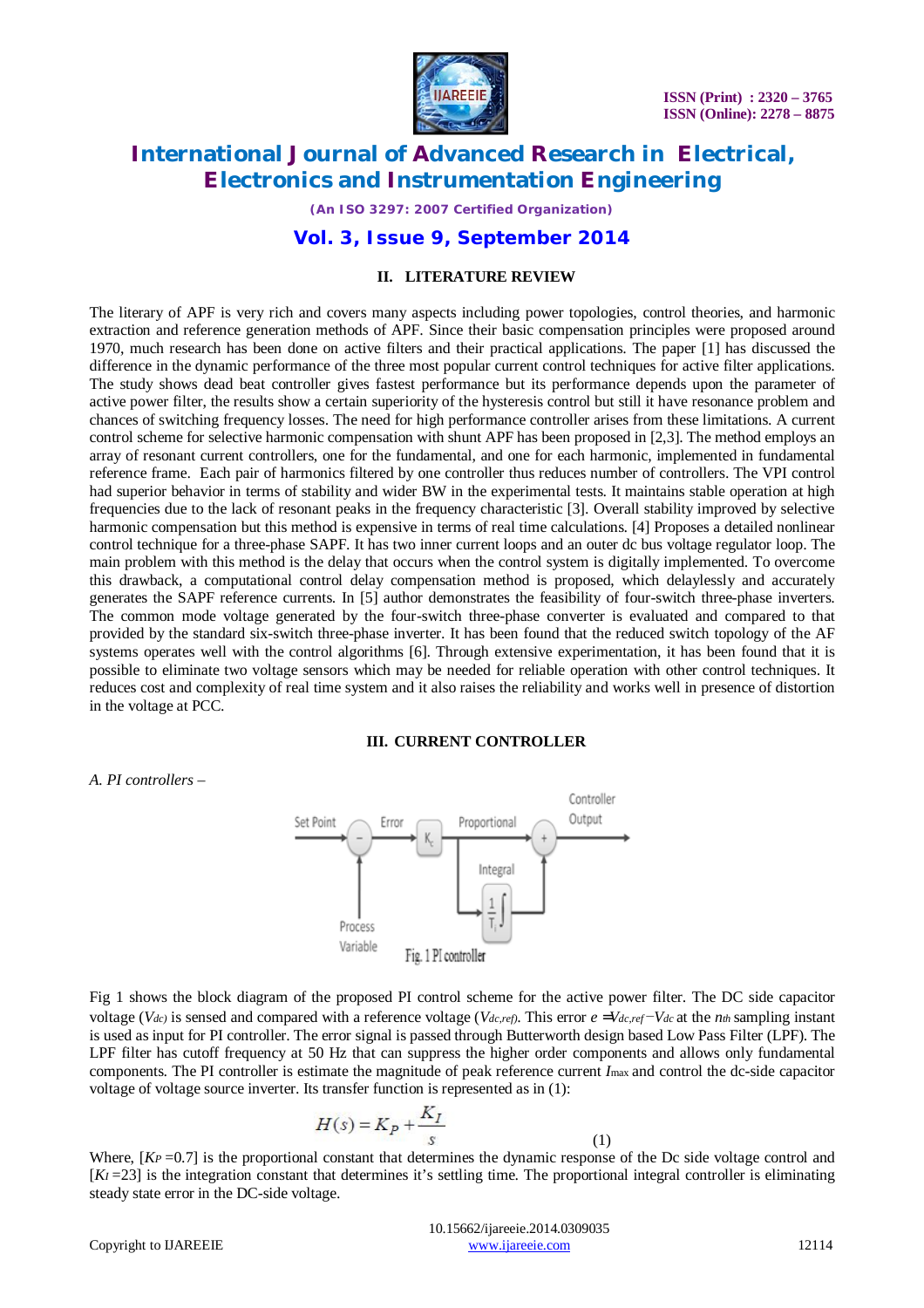

*(An ISO 3297: 2007 Certified Organization)*

### **Vol. 3, Issue 9, September 2014**

The conventional version of the linear current controller performs a sine-triangle PWM voltage modulation of the power converter using as the modulating signal the current error filtered by a proportional integral (PI) regulator. It is worth noting that we have here considered the original analog implementation of the PWM technique, since it ensures to the system the fastest possible speed of response. A sudden change in the modulating signal is indeed instantaneously turned into a duty-cycle variation, without the unavoidable delay equal to one-half of the modulation period, in the case of space-vector modulation (SVM), or to a whole modulation period, in the case of sampled PWM.

The application of these modulation techniques can only reduce the system's speed of response. Nevertheless, the linear current control technique with analog PWM, although very simply implementable by means of analog circuitry, provides a rather unsatisfactory performance level as far as active filter applications are concerned. This is mainly due to the limitation of the achievable regulator bandwidth which, as it is well known, is implied by the necessity of sufficiently filtering the ripple in the modulating signal. This necessity compels one to keep the loop gain crossover frequency well below the modulation frequency. This reflects in a poor rejection of the disturbances injected into the current control loop, mainly due to the ac line voltage at the fundamental frequency. To overcome this limitation, recent versions of the linear current control exploit the rotating frame. It is noticeable that, for this kind of application, to perform the – transformation, there is no need to know the instantaneous phase angle of the sinusoidal waveforms. The main advantage of such a solution is that the fundamental harmonic components of voltage and current signals appear constant to the current regulator. Therefore, the line voltage, which is almost sinusoidal, is seen by the current regulator as a constant quantity. As a consequence, the rejection of this disturbance is much more effective. On the other hand, the bandwidth limitation of the PI regulators, which remains unchanged, still implies significant errors in the tracking of the high-order harmonic components of the current reference. In active filter applications, these errors usually reflect in a not completely satisfactory quality of harmonic compensation. [8].

### *B. Hysteresis current control -*

Hysteresis current control is a nonlinear closed-loop current control method and currently the most widely used in the APF control, which forms a dead zone of a given current by hysteresis comparator. The basic idea of hysteresis current control is to keep the current inside the hysteresis band by changing the switching state of the converter each time the current reaches the boundary. A hysteresis current controller is used to generate switching pluse required for VSI. In the hysteresis controller the reference compensation current is compared with the actual current that is being injected by the compensation circuit. A positive pulse is produced if the actual current tends to decrease below the lower hysteresis limit, while the negative pulse is produced if the current exceeds the upper hysteresis limit. Thus in a hysteresis current controller the actual compensation current is forced to stay within a particular hysteresis band. [9]

The switching action of the PWM converter is controlled through hysteresis error of the feedback current and command current. This method has the characters of simple circuit, small switching loss, fast dynamic response, but the switching frequency of the system response speed and current tracking accuracy is affected by the hysteresis broadband. In addition, independent control of three phases result in phase interference in none neutral line three-phase inverter. The basic implementation of the hysteresis current controller derives the switching signals from the comparison of the current error with a fixed hysteresis band. Although simple and extremely robust, this control technique exhibits several unsatisfactory features. The main one is that it produces a varying modulation frequency for the power converter. This is, in general, responsible for various problems, from the difficulty in designing the input filters to the generation of unwanted resonances on the utility grid. Another negative aspect of the basic hysteresis control is that its performance is negatively affected by the phase currents' interaction, which is typical of three-phase systems with insulated neutral. Fig. 2 shows the simplified scheme of the implementation of such a controller.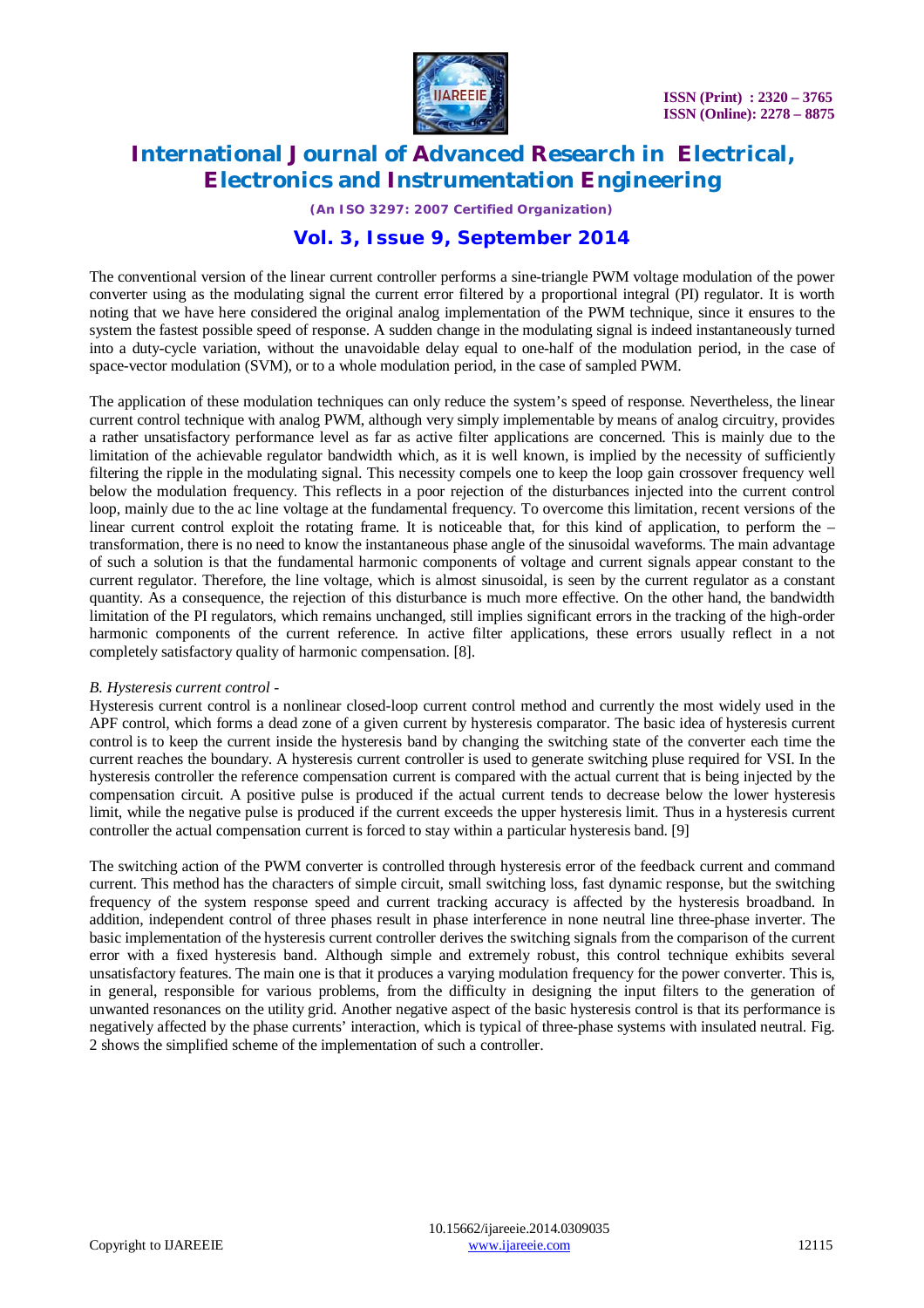

*(An ISO 3297: 2007 Certified Organization)*

### **Vol. 3, Issue 9, September 2014**



Many improvements to the original control structure have been suggested by industrial applications. First of all, phase current decoupling techniques have been devised. Secondly, fixed modulation frequency has been achieved by a variable width of the hysteresis band as function of the instantaneous output voltage. This is achieved either by means of a phaselocked loop (PLL) control or by a feed forward action operating on the control thresholds.

As can be seen, the controller modifies the hysteresis band by summing two different signals. The first is the filtered output of a PLL phase comparator and the second is the filtered output of a band estimation circuit The band estimator implements a feed forward action that helps the PLL-based circuit to keep the switching frequency constant; in this way, the output of the PLL circuit only provides the small amount of the modulation of the hysteresis band which is needed to guarantee the phase lock of the switching pulses with respect to an external clock signal. This also ensures the control of the mutual phase of the modulation pulses. All of these provisions have allowed a substantial improvement in the performance of the hysteresis current controller, as is discussed in [8]. It is worth adding that, in different applications, such as drives or PWM rectifiers, such control complexity may not be actually necessary, since the required dynamic performance is normally lower, and conventional, non hysteretic, techniques can be completely satisfactory

### *C. Dead-Beat Control (DBC) –*

The method is actually a pre control, and the basic idea is to calculate the switch control to the next sampling period by the load current and compensation current in the previous sampling period. The advantages are fast dynamic response, and easy software implementation, the disadvantages are the amount of calculation and dependence on the system parameters. In addition to the introduction of a variety of current tracking control strategy, there are many modern control methods, such as Sliding Mode Control (SMC), Space Vector Control (SVC), etc. Application of active power filter control algorithm should be based on the harmonic situation, considering the control accuracy, response speed, and the system immunity factors.

In the conventional implementation, the digital control calculates the phase voltage, so as to make the phase current reach its reference by the end of the following modulation period [10]–[13]. The calculations are often performed in the frame, and the space-vector modulation (SVM) strategy, which very well suits the digital implementation, is applied to the switching converter. This is essentially the situation depicted in Fig. 3.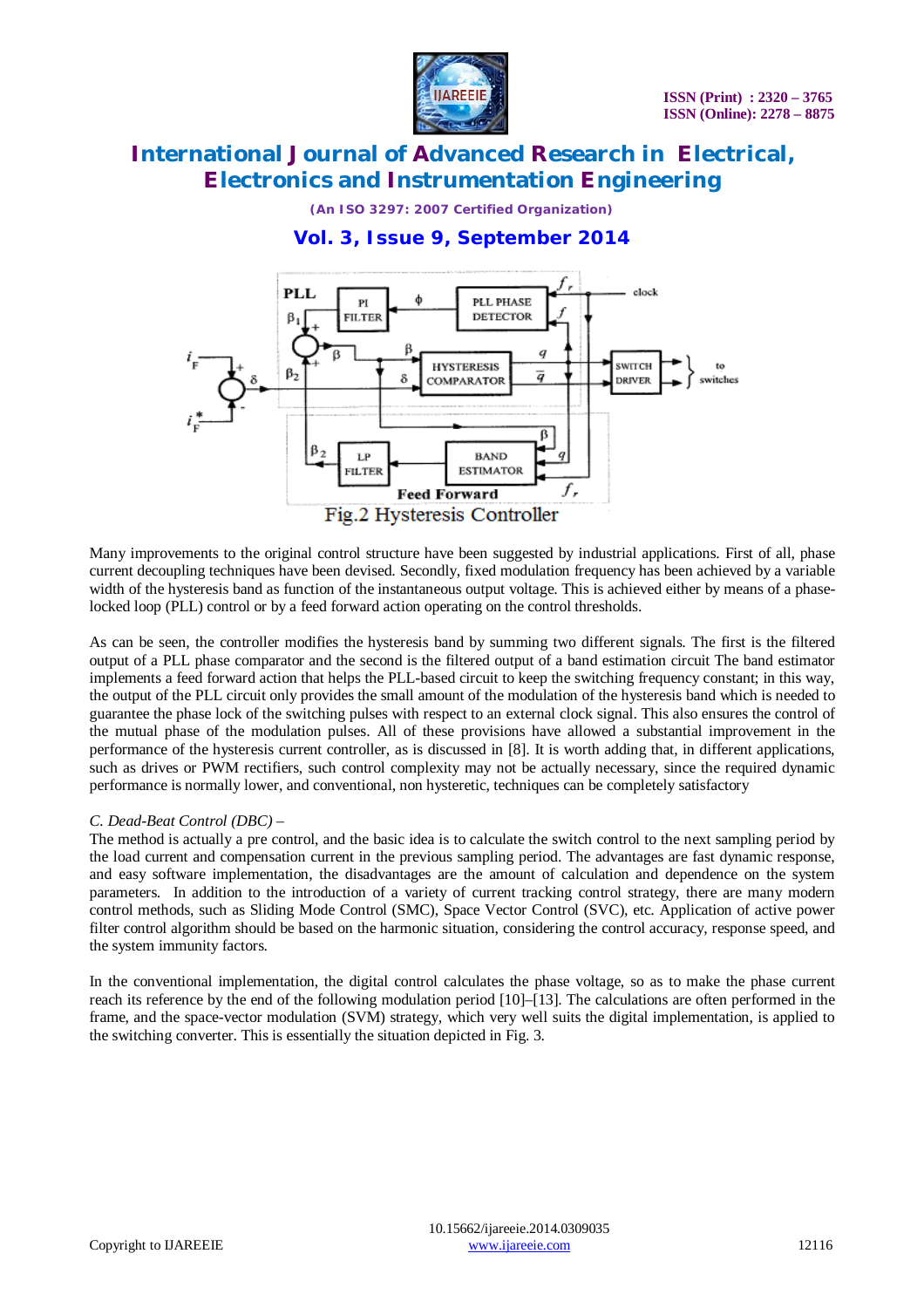

*(An ISO 3297: 2007 Certified Organization)*

### **Vol. 3, Issue 9, September 2014**



Fig.3 Dead beat Controller

An important advantage of this technique is that it may not require the line voltage measurement in order to generate the current reference. Indeed, the deadbeat control's algorithm implies an estimation of the line voltage instantaneous value, which can, therefore, also be used for the current reference generation.

On the other hand, the inherent delay due to the calculations is indeed a serious drawback for this technique [13]. Due to the high required speed of response, it becomes the main limitation in active filter applications and may imply an unsatisfactory performance level. In the more recent versions [14] of the deadbeat controller, this delay is reduced by sampling the control variables and executing the control routines twice in a modulation period. The turn-on and turnoff times of the power converter switches are, therefore, decided separately in two successive control periods. As a consequence, the aforementioned delay in current reference tracking can be reduced to a single modulation period. This can be further compensated by adopting a prediction technique for the current reference [14]. Accordingly, the control algorithm interpolates the reference value for the current modulation period from those calculated in the preceding ones. Thus, by anticipating the current reference, the steady state tracking error can be virtually eliminated. On the other hand, the implied derivative action causes increased errors and overshoots in the presence of sudden reference changes. In practice, however, it turns out that, on the whole, the reference prediction technique provides a performance improvement.

Another key issue in this kind of control technique is the effect of the input filters commonly used to eliminate residual high-frequency harmonic components in the line currents, which are due to the inverter's modulation. These filters are not normally accounted for in the control algorithm and therefore, undermine the stability of the current loop. To guarantee the control's stability, certain over sizing of the system's reactive components may be necessary.

### *D. Fuzzy Logic Controller –*

Fuzzy logic control is deduced from fuzzy set theory in 1965; where transition is between membership and non membership function. Therefore, limitation or boundaries of fuzzy sets can be undefined and ambiguous; FLC's are an excellent choice when precise mathematical formula calculations are impossible.



Fig. 4 Fuzzy Logic controller

 10.15662/ijareeie.2014.0309035 Copyright to IJAREEIE www.ijareeie.com 12117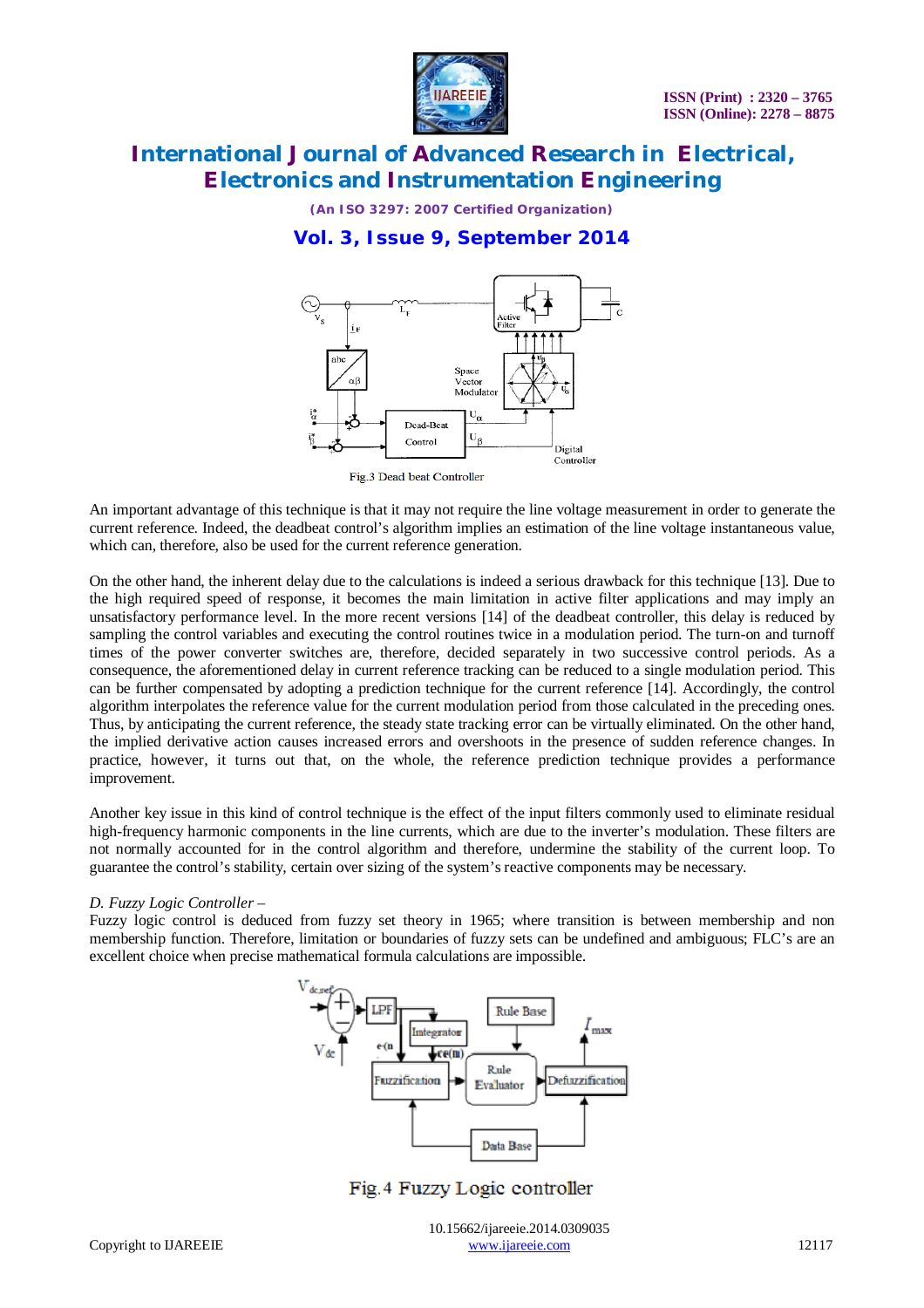

*(An ISO 3297: 2007 Certified Organization)*

### **Vol. 3, Issue 9, September 2014**

Fig 4 shows block diagram of the fuzzy logic control scheme. In order to implement the control algorithm of a shunt active power filter in a closed loop, the dc capacitor voltage  $V_{DC}$  is sensed and then compared with the desired reference value  $V_{DC,ref}$ . The error signal  $e = V_{DC,ref} - V_{DC}$  is passed through Butterworth design based LPF with a cut off frequency of 50 Hz; that pass only the fundamental component. The error signal *e*(*n*) and integration of error signal is termed as *ce*(*n*) are used as inputs for fuzzy processing. The output of the fuzzy logic controller limits the magnitude of peak reference current *I*max . This current takes care of the active power demand of the non-linear load and losses in the distribution system. The switching signals for the PWM inverter are generated by comparing the actual source currents (*isa* ,*isb* ,*isc)* with the reference current *(isa\*,isb\*,isc \*)* using the HCC method.

The main advantages of fuzzy control are its linguistic description, independence of mathematical model, robustness, and its universal approximation. A fuzzy logic controller is consisting of four stages: fuzzification, knowledge base, inference mechanism and defuzzification. The knowledge base is composed of a data base and rule base and is designed to obtain good dynamic response under uncertainty in process parameters and external disturbances.The data base consisting of input and output membership functions, provides information for the appropriate fuzzificztion operations, the inference mechanism and defuzzification. The inference mechanism uses a collection of linguistic rules to convert the input conditions into a fuzzified output. Finally, defuzzification is used to convert the fuzzy outputs into control signals. In designing of a fuzzy control system, the formulation of its rule set plays a key role in improvement of the system performance. [15]

#### **IV. HIGH PERFORMANCE CURRENT CONTROLLER**

#### *A. Resonant controllers –*

In order to effectively regulate the supply currents to be sinusoidal, the current controller must have high gains at harmonic frequencies, which can be achieved by means of multiple resonant controllers tuned at harmonic frequencies. The transfer function of resonant controller is given as (2):

$$
G_{PR} = \sum_{h=1,5,7,11,13...} K_{ph} + \frac{2 K_{rh} s}{s^2 + (h \omega_s)^2} \qquad ...(2)
$$

The main disadvantage is that each resonant controller has a responsibility to regulate only one harmonic component. Thus, the controller complexity and computational burden are significantly increased if large numbers of harmonic currents are required to be compensated.

#### *B. PI plus Resonant controller-*

The disadvantage of resonant controller can be overcome by using PI controller with the conventional resonant controller. The aim of the PI controller is to regulate the fundamental current whereas resonant controllers are used to control the harmonic currents. However, the delay time caused by the effect of the APF and digital implementation must be taken into account if the high-order harmonics are compensated. The transfer function of this controller is given in (3). But only considering the delay time caused by digital implementation and neglect the effect of the APF: the stability margins are reduced, and undesired peaks appear in the closed-loop frequency response when the order of the compensated harmonic increases. In addition, a PI controller is utilized to compensate a small voltage drop resulting from the system impedance and the series transformer. It is also used to improve the dynamic response of the series APF. Consequently, the voltage control scheme for the series APF consists of a PI controller and a resonant controller, and the combined transfer function is given as follows: [16]

$$
G_{\text{PI-R}} = K_{p1} + \frac{K_{i1}}{s} + \sum_{h=6,12,18...} K_{ph}
$$

$$
+ 2K_{rh} \frac{s \cos(h\omega_s NT_s) - h\omega_s \sin(h\omega_s NT_s)}{s^2 + (h\omega_s)^2} \dots (3)
$$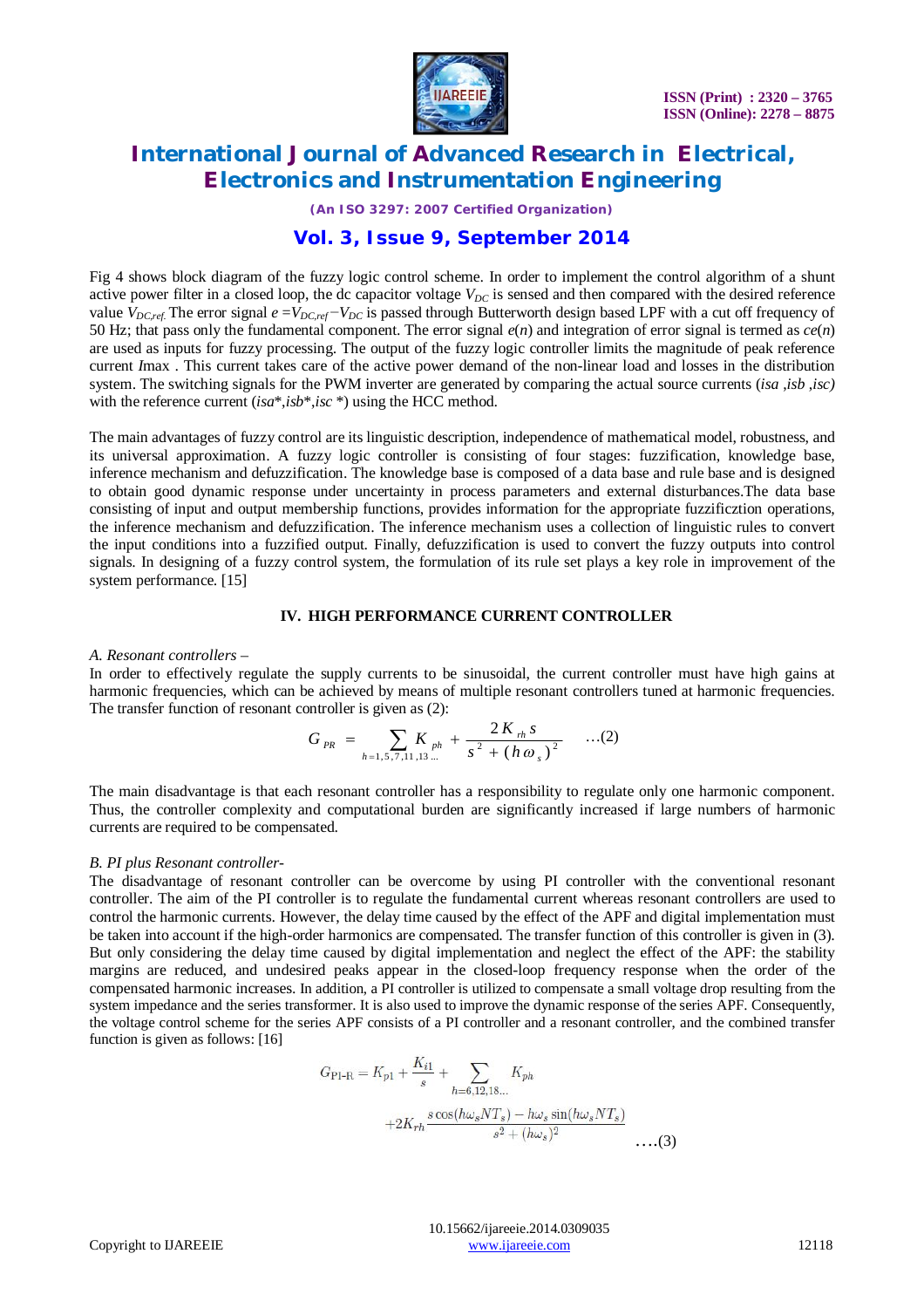

*(An ISO 3297: 2007 Certified Organization)*

### **Vol. 3, Issue 9, September 2014**

### *C. Vector PI controller-*

In order to overcome these problems, an alternative solution of the resonant controller, the VPI controller, has been introduced [7]. The transfer function of the VPI controllers (4) in the s-domain is

$$
G_{\rm VPI} = \sum_{h=6,12,18...} 2 \frac{K_{ph}s^2 + K_{rh}s}{s^2 + (h\omega_s)^2}.
$$
 (4)

The VPI controller is able to cancel the coupling term with the form1/( $SLF + RF$ ) by selecting the resonant gain as  $K_h =$  $K_{ph}$ *R<sub>F</sub>* /*L<sub>F</sub>* , where *L<sub>F</sub>* and *R<sub>F</sub>* are the inductance and the equivalent resistance of the *LF* inductor, respectively. Owing to this advantage, the VPI controller is able to remove anomalous peaks appearing in the closed-loop response without demand of delay compensation.[7]

#### *D. PI plus VPI controller-*

Adopting the superiority of the VPI controllers over resonant controllers, the resonant controllers given in  $G_{PI-R}$  are used to replaced by controller  $G_{VPI}$ , [7] the transfer function of the proposed PI-VPI current controller (5)in the s-domain is given as follows:

$$
G_{p_1 - v p_1} = K_{p_1} + \frac{K_{i1}h}{s} + \sum_{h=6...30} 2 \frac{K_{ph} s^2 + K_{rh} s}{s^2 + (h \omega_s)^2}
$$
(5)

#### **V. SUPERIORITY OF PI PLUS VPI CONTROLLER**

In order to investigate the superior characteristics of the proposed PI-VPI controller over the traditional PI controller, Fig. 5 describes open-loop Bode diagram for the traditional PI and the vector PI controllers for the case of  $h = 6n$ ,  $n =$ 1. . . 5,  $\omega_s = 2\pi 60$  rad/s,  $Kph = 1$ , and  $Krh = KphR_f/L_f$ . As illustrated in Fig. 5, at low frequency (less than 20 Hz), the gains of both the PI and proposed controllers are high and comparable, but at high frequencies, i.e., selected resonant frequencies (6*ωs*, 12*ωs*, 18*ωs*, 24*ωs*, and 30*ωs*), the gain of the PI controller is significantly reduced while the proposed controller produces very high gains for ensuring zero steady-state errors in compensating the harmonic currents.



Fig. 5 Open loop bode diagram of PI and VPI controllers



As shown in Fig. 6, the VPI controller provides unity gain and zero phase-shift for all selected resonant frequencies while there are undesired peaks in the closed loop of the PI-R controller. Thus, the use of VPI controllers significantly improves the stability margin and accuracy of the proposed current controller.